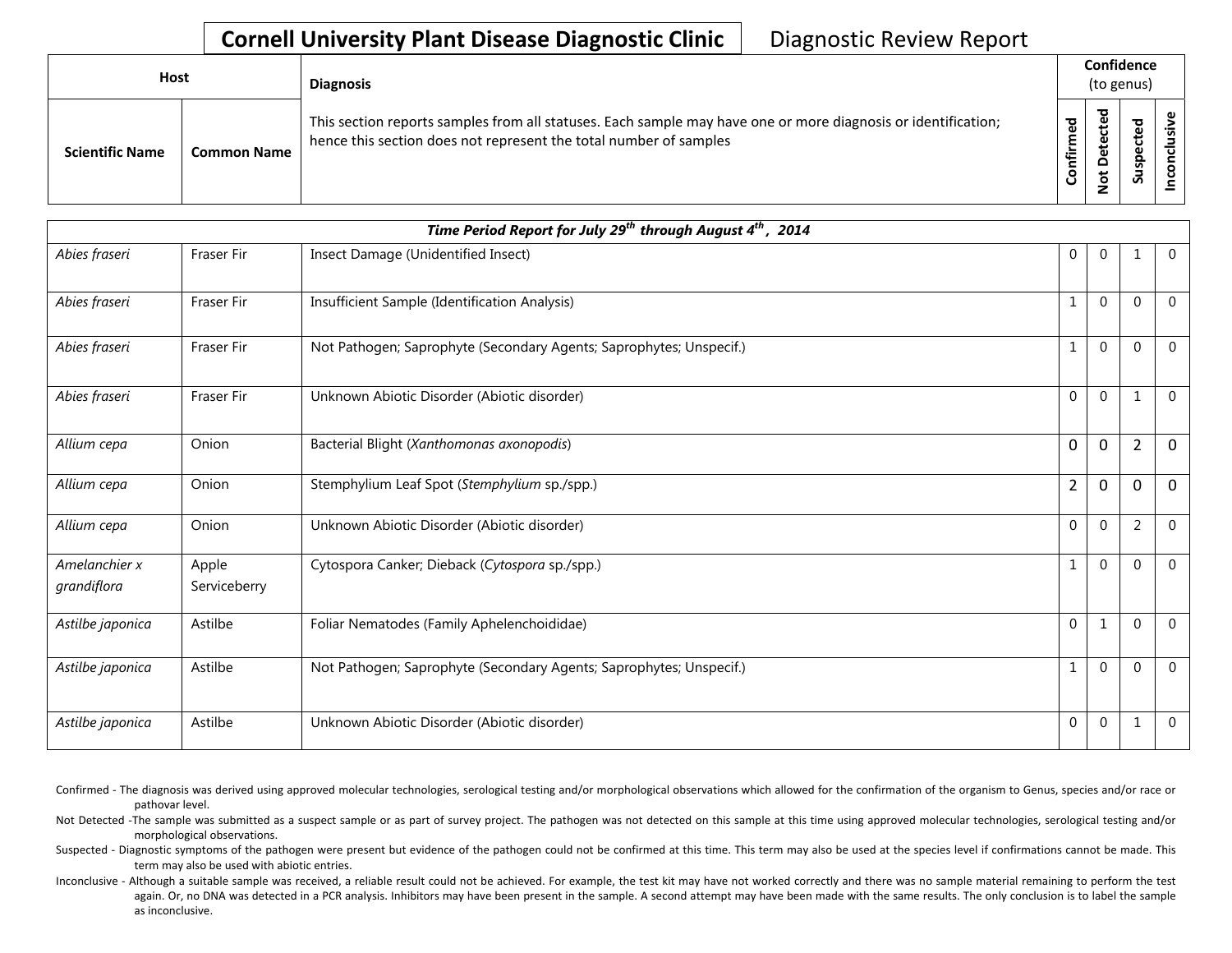| Host                   |                    | <b>Diagnosis</b>                                                                                                                                                                   |                  |                            | Confidence<br>(to genus) |  |
|------------------------|--------------------|------------------------------------------------------------------------------------------------------------------------------------------------------------------------------------|------------------|----------------------------|--------------------------|--|
| <b>Scientific Name</b> | <b>Common Name</b> | This section reports samples from all statuses. Each sample may have one or more diagnosis or identification;<br>hence this section does not represent the total number of samples | 5g<br>Ě<br>onfir | ᅙ<br>ω<br>⊷<br>≏<br>پ<br>o | ठ<br>سد<br>௨<br>Sus      |  |

| Capsicum sp./spp.       | Pepper                         | Cucumber Mosaic (Cucumber Mosaic Virus (CMV))            | $\mathbf 0$    |              | $\mathbf{0}$     | $\mathbf 0$  |
|-------------------------|--------------------------------|----------------------------------------------------------|----------------|--------------|------------------|--------------|
| Capsicum sp./spp.       | Pepper                         | Nutrient Imbalance (Abiotic disorder)                    | $\mathbf 0$    | $\mathbf 0$  | $\mathbf{1}$     | $\mathbf 0$  |
| Capsicum sp./spp.       | Pepper                         | Tobacco Mosaic (Tobacco Mosaic Virus (TMV))              | $\overline{0}$ | 1            | $\mathbf 0$      | $\mathbf 0$  |
| Capsicum sp./spp.       | Pepper                         | Bacterial Soft Rot (Unidentified Bacterium)              | 1              | $\Omega$     | $\mathbf 0$      | $\Omega$     |
| Capsicum sp./spp.       | Pepper                         | No Pathogen Found (Identification Analysis)              | $\overline{0}$ | $\Omega$     | $\mathbf{0}$     | $\mathbf{1}$ |
| Capsicum sp./spp.       | Pepper                         | Sour Rot (Geotrichum sp./spp.)                           | 1              | $\mathbf{0}$ | $\boldsymbol{0}$ | $\Omega$     |
| Cornus kousa            | Japanese<br>Dogwood<br>(kousa) | High Soil Moisture (Abiotic disorder)                    | $\mathbf 0$    | $\mathbf 0$  | $\mathbf{1}$     | $\mathbf 0$  |
| Cryptomeria<br>sp./spp. | Cryptomeria                    | Pestalotiopsis Canker/ Dieback (Pestalotiopsis sp./spp.) | 1              | $\mathbf{0}$ | $\mathbf{0}$     | $\mathbf 0$  |
| Cryptomeria<br>sp./spp. | Cryptomeria                    | Unknown Abiotic Disorder (Abiotic disorder)              | $\Omega$       | $\mathbf{0}$ | 1                | $\mathbf{0}$ |
| Glycine max             | Soybean                        | Additional Sample Requested (Identification Analysis)    | 1              | $\mathbf{0}$ | $\boldsymbol{0}$ | $\mathbf{0}$ |
| Glycine max             | Soybean                        | Soybean Brown Stem Rot (Cadophora (Phialophora) gregata) | $\overline{0}$ | 0            | 1                | $\mathbf 0$  |

Confirmed - The diagnosis was derived using approved molecular technologies, serological testing and/or morphological observations which allowed for the confirmation of the organism to Genus, species and/or race or pathovar level.

Not Detected -The sample was submitted as a suspect sample or as part of survey project. The pathogen was not detected on this sample at this time using approved molecular technologies, serological testing and/or morphological observations.

Suspected - Diagnostic symptoms of the pathogen were present but evidence of the pathogen could not be confirmed at this time. This term may also be used at the species level if confirmations cannot be made. This term may also be used with abiotic entries.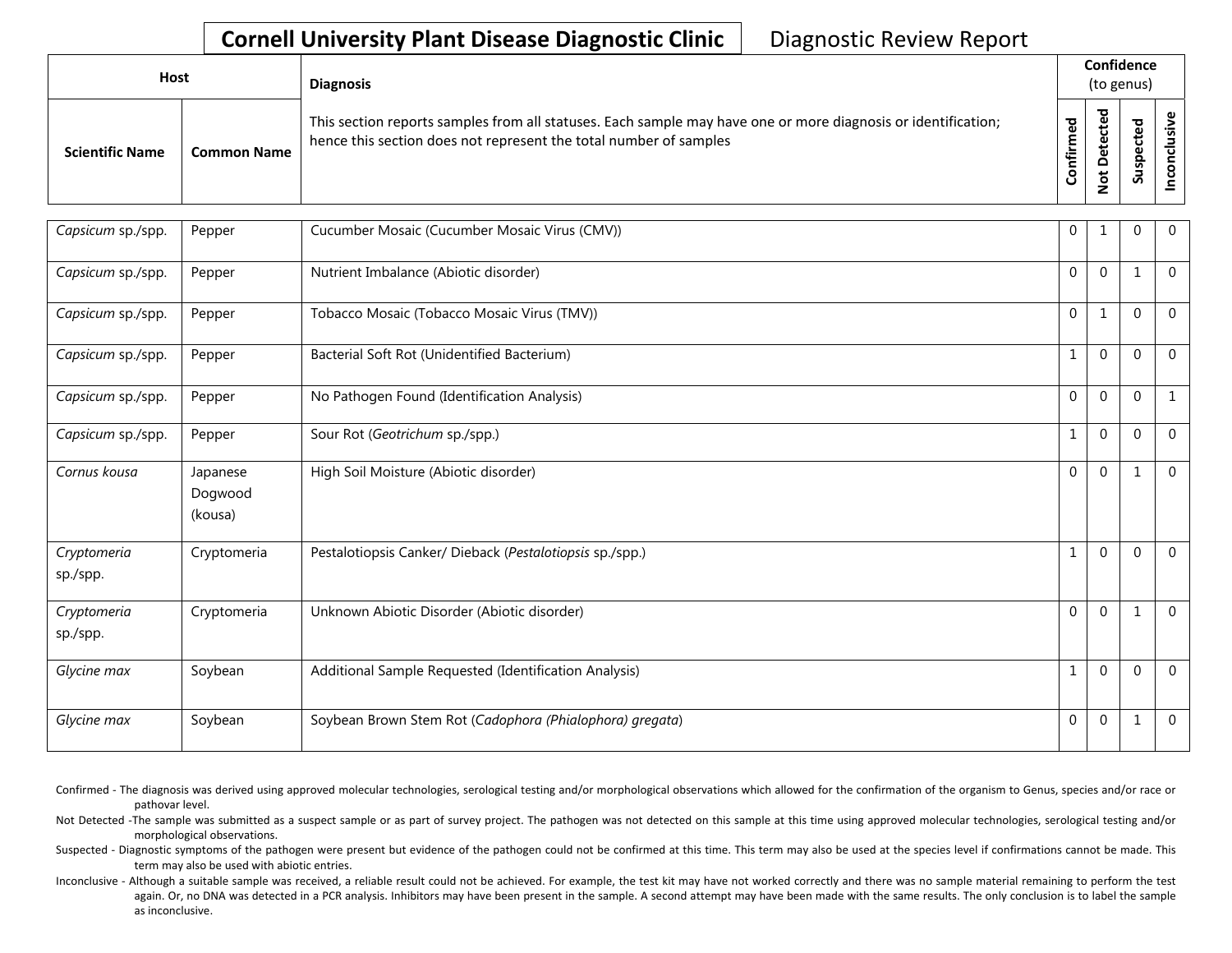| Host                   |                    | <b>Diagnosis</b>                                                                                                                                                                   |                      | Confidence<br>(to genus) |             |  |  |
|------------------------|--------------------|------------------------------------------------------------------------------------------------------------------------------------------------------------------------------------|----------------------|--------------------------|-------------|--|--|
| <b>Scientific Name</b> | <b>Common Name</b> | This section reports samples from all statuses. Each sample may have one or more diagnosis or identification;<br>hence this section does not represent the total number of samples | ි<br>ම<br>Ě<br>onfir | ਠ<br>پ<br>t<br><u>g</u>  | ъ<br>∍<br>S |  |  |

| Glycine max                | Soybean           | High Soil Moisture (Abiotic disorder)                      | $\overline{0}$ | $\mathbf 0$  | 1                | $\mathbf{0}$     |
|----------------------------|-------------------|------------------------------------------------------------|----------------|--------------|------------------|------------------|
| Glycine max                | Soybean           | Unknown Abiotic Disorder (Abiotic disorder)                | $\Omega$       | $\mathbf{0}$ | 1                | $\Omega$         |
| Glycine max                | Soybean           | Unspecified Pathology (Phytophthora sp./spp.)              | 1              | $\mathbf{0}$ | $\mathbf 0$      | $\mathbf 0$      |
| llex x meservege           | <b>Blue Holly</b> | High Soil Moisture (Abiotic disorder)                      | $\mathbf 0$    | $\mathbf{0}$ | 1                | $\mathbf{0}$     |
| Lactuca sativa             | Lettuce           | Aster Yellows Phytoplasma (Candidatus Phytoplasma asteris) | $\mathbf 0$    | $\mathbf 0$  | $\mathbf{0}$     | $\mathbf{1}$     |
| Lactuca sativa             | Lettuce           | Insect Damage (Unidentified Insect)                        | $\mathbf{1}$   | $\mathbf{0}$ | $\mathbf 0$      | $\mathbf{0}$     |
| Lactuca sativa             | Lettuce           | Marginal Leaf Burn (Abiotic disorder)                      | $\overline{0}$ | $\mathbf{0}$ | 1                | $\mathbf{0}$     |
| Lactuca sativa             | Lettuce           | Bacterial Soft Rot (Unidentified Bacterium)                | 1              | $\mathbf{0}$ | $\boldsymbol{0}$ | $\mathbf 0$      |
| Lactuca sativa             | Lettuce           | Cucumber Mosaic (Cucumber Mosaic Virus (CMV))              | $\Omega$       | 1            | $\mathbf{0}$     | $\mathbf 0$      |
| Lactuca sativa             | Lettuce           | Pythium Root and/or Crown Rot (Pythium sp./spp.)           | 1              | $\mathbf 0$  | $\mathbf{0}$     | $\mathbf 0$      |
| Lactuca sativa             | Lettuce           | Tobacco Mosaic (Tobacco Mosaic Virus (TMV))                | $\mathbf 0$    | 1            | $\mathbf 0$      | $\boldsymbol{0}$ |
| Lycopersicon<br>esculentum | Tomato            | Alternaria Stem Canker (Alternaria alternata)              | $\overline{0}$ | $\mathbf 0$  | 1                | $\mathbf 0$      |
| Lycopersicon<br>esculentum | Tomato            | Cladosporium Mold (Cladosporium sp./spp.)                  | 1              | $\Omega$     | $\boldsymbol{0}$ | $\Omega$         |

Confirmed - The diagnosis was derived using approved molecular technologies, serological testing and/or morphological observations which allowed for the confirmation of the organism to Genus, species and/or race or pathovar level.

Not Detected -The sample was submitted as a suspect sample or as part of survey project. The pathogen was not detected on this sample at this time using approved molecular technologies, serological testing and/or morphological observations.

Suspected - Diagnostic symptoms of the pathogen were present but evidence of the pathogen could not be confirmed at this time. This term may also be used at the species level if confirmations cannot be made. This term may also be used with abiotic entries.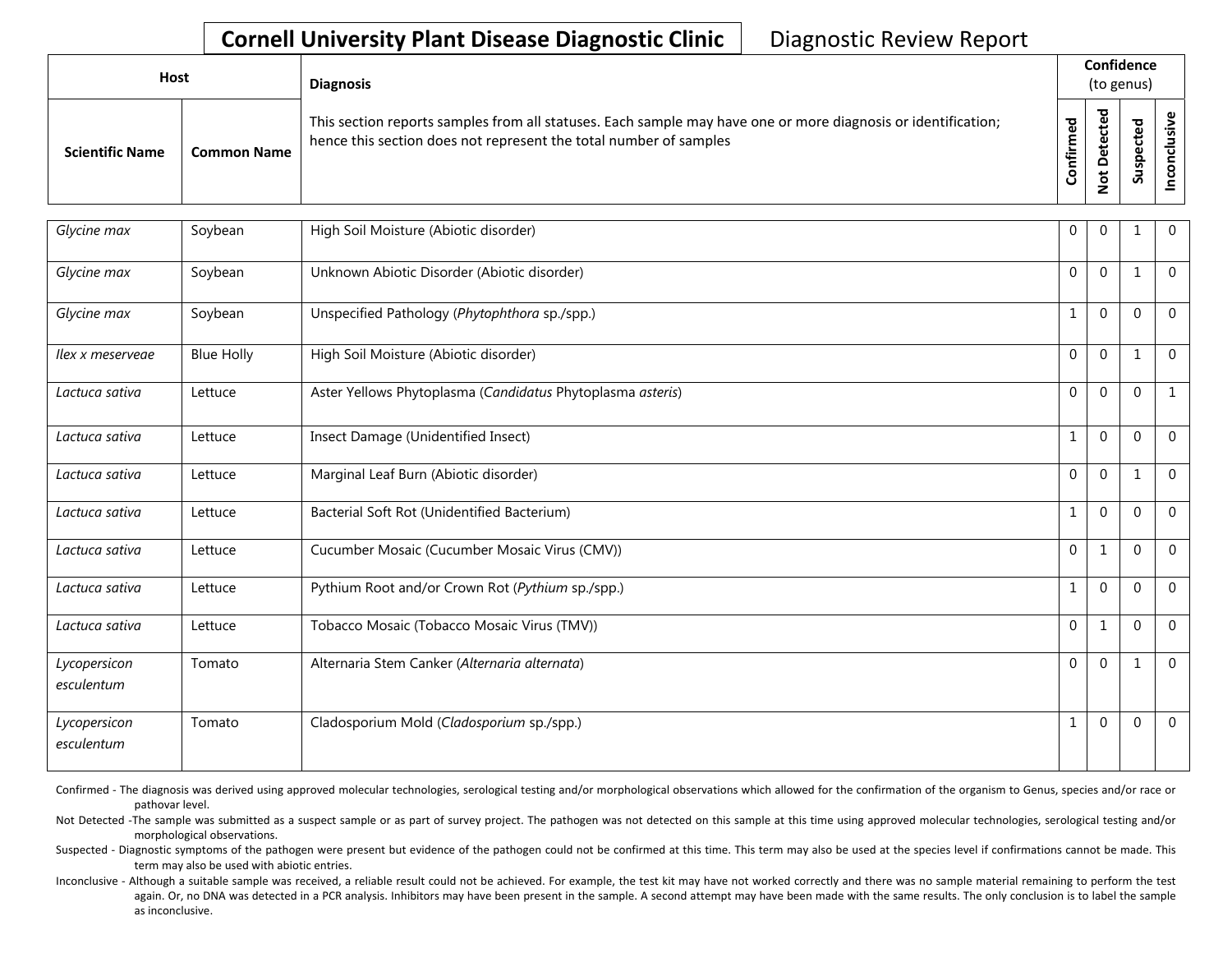| <b>Host</b>            |             | <b>Diagnosis</b>                                                                                                                                                                   |                             |                                                | Confidence<br>(to genus)        |  |
|------------------------|-------------|------------------------------------------------------------------------------------------------------------------------------------------------------------------------------------|-----------------------------|------------------------------------------------|---------------------------------|--|
| <b>Scientific Name</b> | Common Name | This section reports samples from all statuses. Each sample may have one or more diagnosis or identification;<br>hence this section does not represent the total number of samples | ᇴ<br>ě<br>E<br><b>Infin</b> | ᅙ<br>$\mathbf{\omega}$<br>-<br>ete<br><u>۽</u> | ਠ<br>ஐ<br>ن<br>௨<br>s<br>ے<br>Ū |  |

| Picea sp./spp.           | Spruce          | Cytospora Canker; Dieback (Cytospora sp./spp.)               | 0            | 0            | $\mathbf 1$  | $\mathbf 0$    |
|--------------------------|-----------------|--------------------------------------------------------------|--------------|--------------|--------------|----------------|
| Picea sp./spp.           | Spruce          | Dieback; Canker (Diplodia sp./spp.)                          | $\mathbf{1}$ | 0            | $\mathbf 0$  | $\mathbf{0}$   |
| Quercus sp./spp.<br>red  | Red Oaks        | Discula Anthracnose (Discula sp./spp.)                       | $\mathbf{1}$ | 0            | $\mathbf 0$  | $\mathbf 0$    |
| Picea sp./spp.           | Spruce          | Root Damage (Abiotic disorder)                               | 0            | 0            | $\mathbf{1}$ | $\mathbf 0$    |
| Picea sp./spp.           | Spruce          | Unspecified Pathology (Rhizosphaera sp./spp.)                | $\mathbf{1}$ | 0            | $\mathbf 0$  | $\mathbf{0}$   |
| Prunus sp./spp.          | Plum            | Stonefruit Bacterial Spot (Xanthomonas campestris pv. pruni) | $\mathbf{1}$ | $\mathbf 0$  | $\mathbf 0$  | $\mathbf{0}$   |
| Quercus sp./spp.<br>red  | <b>Red Oaks</b> | Spider Mites (Family Tetranychidae)                          | $\mathbf{1}$ | $\mathbf{0}$ | $\mathbf 0$  | $\mathbf 0$    |
| Quercus sp./spp.<br>red  | <b>Red Oaks</b> | Wood Decay Fungus (Unidentified Fungus)                      | $\mathbf{1}$ | 0            | $\mathbf 0$  | $\mathbf 0$    |
| Raphanus sativus         | Radish          | Downy Mildew (Peronospora sp./spp.)                          | $\mathbf 0$  | $\mathbf 0$  | $\mathbf 0$  | $\mathbf{1}$   |
| Rhododendron<br>sp./spp. | Rhododendron    | Tomato Spotted Wilt (Tomato Spotted Wilt Virus (TSWV))       | 0            | 1            | $\mathbf 0$  | $\mathbf{0}$   |
| Rhododendron<br>sp./spp. | Rhododendron    | Unknown Abiotic Disorder (Abiotic disorder)                  | 0            | 0            | 3            | $\overline{0}$ |

Confirmed - The diagnosis was derived using approved molecular technologies, serological testing and/or morphological observations which allowed for the confirmation of the organism to Genus, species and/or race or pathovar level.

Not Detected -The sample was submitted as a suspect sample or as part of survey project. The pathogen was not detected on this sample at this time using approved molecular technologies, serological testing and/or morphological observations.

Suspected - Diagnostic symptoms of the pathogen were present but evidence of the pathogen could not be confirmed at this time. This term may also be used at the species level if confirmations cannot be made. This term may also be used with abiotic entries.